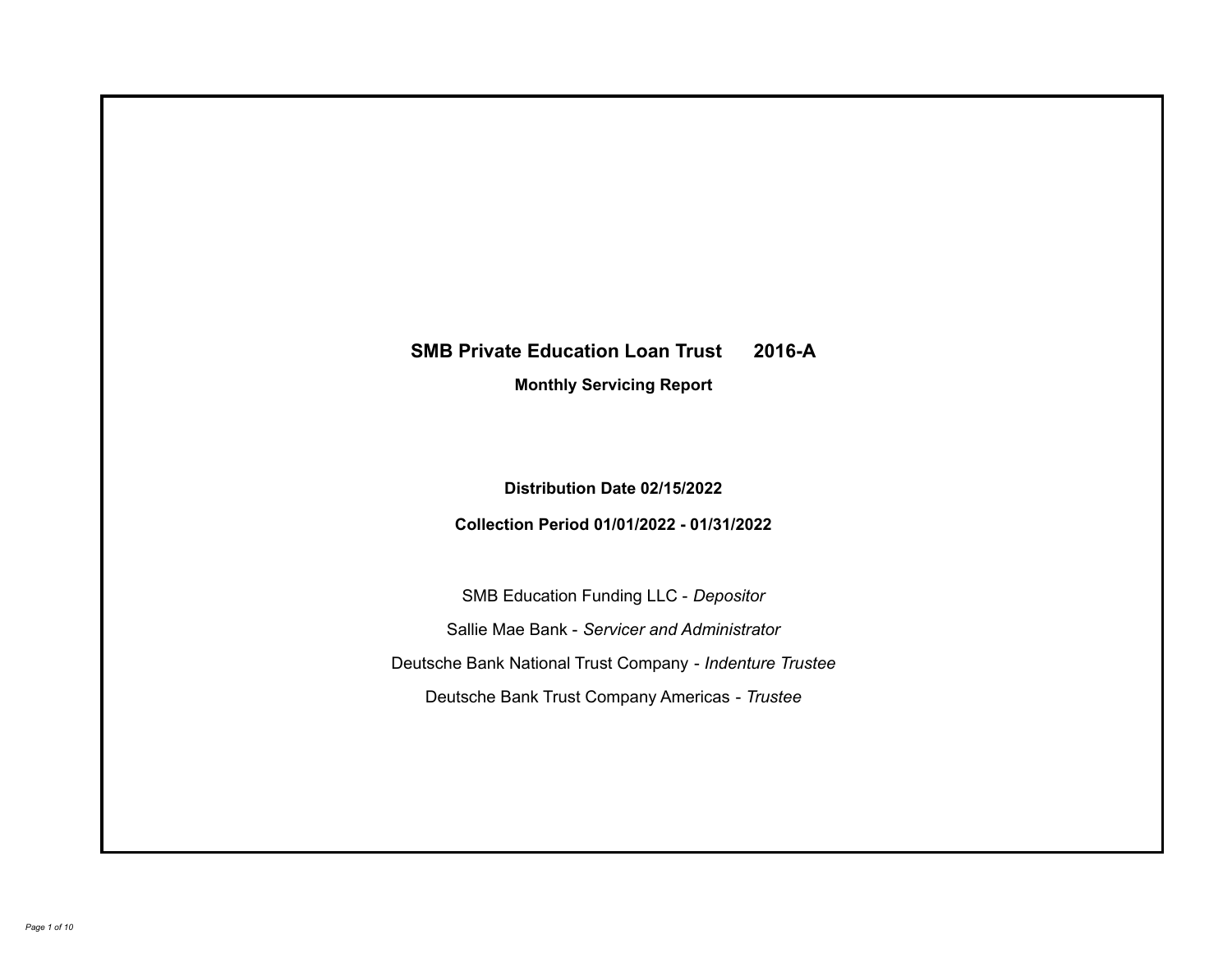A

| Α           | <b>Student Loan Portfolio Characteristics</b>   |                   | <b>Settlement Date</b><br>05/26/2016 | 12/31/2021       | 01/31/2022       |
|-------------|-------------------------------------------------|-------------------|--------------------------------------|------------------|------------------|
|             | <b>Principal Balance</b>                        |                   | \$585,861,635.84                     | \$229,034,529.06 | \$224,411,987.25 |
|             | Interest to be Capitalized Balance              |                   | 32,367,510.93                        | 6,918,977.59     | 6,697,156.26     |
|             | Pool Balance                                    |                   | \$618,229,146.77                     | \$235,953,506.65 | \$231,109,143.51 |
|             |                                                 |                   |                                      |                  |                  |
|             | Weighted Average Coupon (WAC)                   |                   | 8.16%                                | 7.74%            | 7.75%            |
|             | Weighted Average Remaining Term                 |                   | 134.18                               | 126.17           | 126.16           |
|             | Number of Loans                                 |                   | 53,959                               | 21,270           | 20,878           |
|             | Number of Borrowers                             |                   | 52,283                               | 20,512           | 20,135           |
|             | Pool Factor                                     |                   |                                      | 0.381660276      | 0.373824406      |
|             | Since Issued Total Constant Prepayment Rate (1) |                   |                                      | 9.52%            | 9.52%            |
| B           | <b>Debt Securities</b>                          |                   | 01/18/2022                           |                  | 02/15/2022       |
|             |                                                 | <b>Cusip/Isin</b> |                                      |                  |                  |
|             | A <sub>2</sub> A                                | 78449FAB7         | \$71,325,298.61                      |                  | \$69,225,157.09  |
|             | A2B                                             | 78449FAC5         | \$43,842,156.04                      |                  | \$42,551,243.37  |
|             | B                                               | 78449FAD3         | \$50,000,000.00                      |                  | \$50,000,000.00  |
| $\mathsf C$ |                                                 |                   |                                      |                  |                  |
|             | <b>Certificates</b>                             | <b>Cusip/Isin</b> | 01/18/2022                           |                  | 02/15/2022       |
|             | Residual                                        | 78449F101         | \$100,000.00                         |                  | \$100,000.00     |
|             |                                                 |                   |                                      |                  |                  |
| D           | <b>Account Balances</b>                         |                   | 01/18/2022                           |                  | 02/15/2022       |
|             | Reserve Account Balance                         |                   | \$1,557,854.00                       |                  | \$1,557,854.00   |

| <b>Asset / Liability</b>               | 01/18/2022      | 02/15/2022      |
|----------------------------------------|-----------------|-----------------|
| Overcollateralization Percentage       | 30.00%          | 30.00%          |
| Specified Overcollateralization Amount | \$70,786,052.00 | \$69,332,743.05 |
| Actual Overcollateralization Amount    | \$70,786,052.00 | \$69,332,743.05 |

(1) For additional information, see 'Since Issued CPR Methodology' found in section VIII of this report .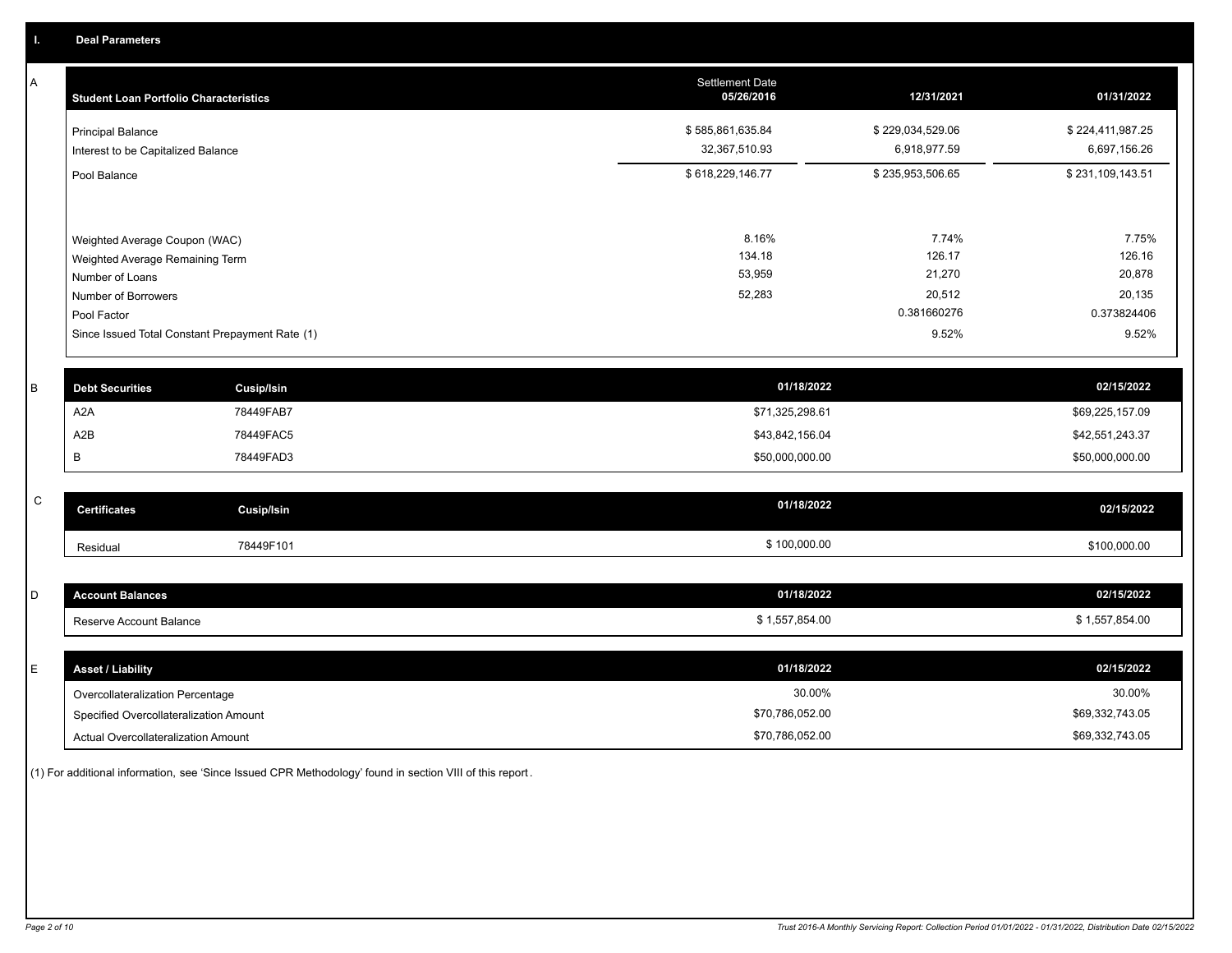### **II. 2016-A Trust Activity 01/01/2022 through 01/31/2022**

# **Total Principal Receipts \$ 4,611,721.13**  Other Principal Deposits 54,015.51 Servicer Principal Reimbursement 0.00 Seller Principal Reimbursement 0.00 Borrower Principal 4,557,705.62 A **Student Loan Principal Receipts**

#### B **Student Loan Interest Receipts**

| <b>Total Interest Receipts</b>  | \$1,280,057.94 |
|---------------------------------|----------------|
| Other Interest Deposits         | 100.91         |
| Servicer Interest Reimbursement | 0.00           |
| Seller Interest Reimbursement   | 0.00           |
| Borrower Interest               | 1,279,957.03   |

| C       | <b>Recoveries on Realized Losses</b>                             | \$47,510.70    |
|---------|------------------------------------------------------------------|----------------|
| D       | <b>Investment Income</b>                                         | \$148.18       |
| Е       | <b>Funds Borrowed from Next Collection Period</b>                | \$0.00         |
| F.      | Funds Repaid from Prior Collection Period                        | \$0.00         |
| G       | Loan Sale or Purchase Proceeds                                   | \$0.00         |
| Н       | Initial Deposits to Distribution Account                         | \$0.00         |
|         | <b>Excess Transferred from Other Accounts</b>                    | \$0.00         |
| J       | <b>Borrower Benefit Reimbursements</b>                           | \$0.00         |
| K       | <b>Other Deposits</b>                                            | \$0.00         |
|         | <b>Other Fees Collected</b>                                      | \$0.00         |
| M       | <b>AVAILABLE FUNDS</b>                                           | \$5,939,437.95 |
| N       | Non-Cash Principal Activity During Collection Period             | \$(10,820.68)  |
| $\circ$ | Aggregate Purchased Amounts by the Depositor, Servicer or Seller | \$54,116.42    |
| P       | Aggregate Loan Substitutions                                     | \$0.00         |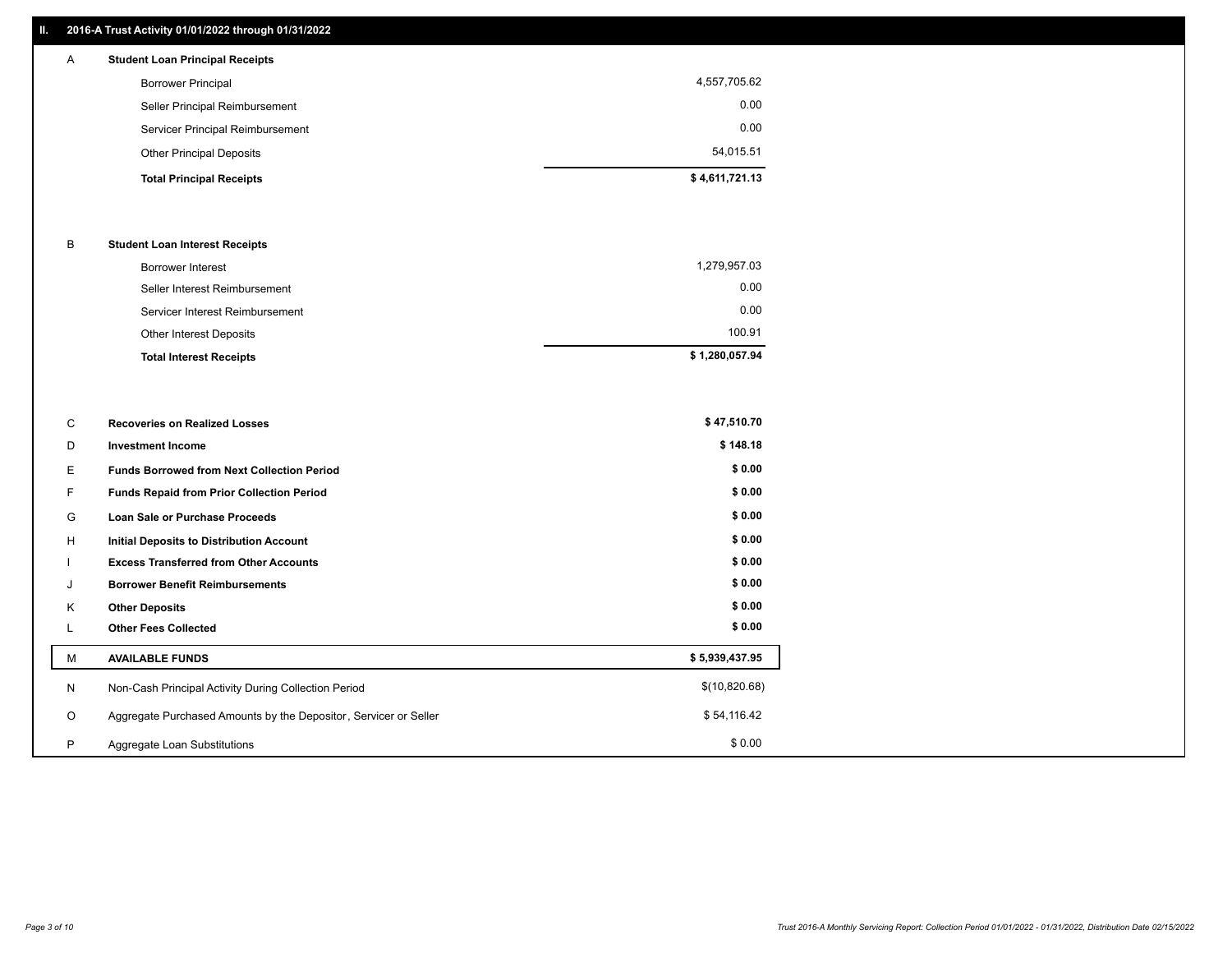|                   | <b>Loans by Repayment Status</b> |                   |            |                                                           |                |                            |                          |         |                                                           |                |                            |
|-------------------|----------------------------------|-------------------|------------|-----------------------------------------------------------|----------------|----------------------------|--------------------------|---------|-----------------------------------------------------------|----------------|----------------------------|
|                   |                                  |                   | 01/31/2022 |                                                           |                | 12/31/2021                 |                          |         |                                                           |                |                            |
|                   |                                  | Wtd Avg<br>Coupon | # Loans    | Principal and<br><b>Interest Accrued</b><br>to Capitalize | % of Principal | % of Loans in<br>Repay (1) | <b>Wtd Avg</b><br>Coupon | # Loans | Principal and<br><b>Interest Accrued</b><br>to Capitalize | % of Principal | % of Loans in<br>Repay (1) |
| INTERIM:          | IN SCHOOL                        | 8.86%             | 274        | \$4,817,538.62                                            | 2.085%         | $-$ %                      | 8.77%                    | 315     | \$5,399,423.97                                            | 2.288%         | $-$ %                      |
|                   | <b>GRACE</b>                     | 8.57%             | 100        | \$1,748,663.39                                            | 0.757%         | $-$ %                      | 9.00%                    | 73      | \$1,404,391.36                                            | 0.595%         | $-$ %                      |
|                   | <b>DEFERMENT</b>                 | 8.55%             | 1,316      | \$18,618,752.78                                           | 8.056%         | $-$ %                      | 8.52%                    | 1,404   | \$19,694,475.79                                           | 8.347%         | $-$ %                      |
| <b>REPAYMENT:</b> | <b>CURRENT</b>                   | 7.61%             | 18,179     | \$191,637,563.73                                          | 82.921%        | 93.062%                    | 7.61%                    | 18,451  | \$194,973,149.15                                          | 82.632%        | 93.086%                    |
|                   | 30-59 DAYS DELINQUENT            | 8.54%             | 414        | \$5,730,340.86                                            | 2.479%         | 2.783%                     | 8.50%                    | 431     | \$5,928,739.55                                            | 2.513%         | 2.831%                     |
|                   | 60-89 DAYS DELINQUENT            | 8.39%             | 230        | \$3,508,506.96                                            | 1.518%         | 1.704%                     | 7.83%                    | 185     | \$2,894,028.73                                            | 1.227%         | 1.382%                     |
|                   | 90+ DAYS DELINQUENT              | 7.75%             | 134        | \$2,227,027.69                                            | 0.964%         | 1.081%                     | 7.64%                    | 123     | \$2,045,767.35                                            | 0.867%         | 0.977%                     |
|                   | <b>FORBEARANCE</b>               | 7.17%             | 231        | \$2,820,749.48                                            | 1.221%         | 1.370%                     | 7.44%                    | 288     | \$3,613,530.75                                            | 1.531%         | 1.725%                     |
| <b>TOTAL</b>      |                                  |                   | 20,878     | \$231,109,143.51                                          | 100.00%        | 100.00%                    |                          | 21,270  | \$235,953,506.65                                          | 100.00%        | 100.00%                    |

Percentages may not total 100% due to rounding \*

1 Loans classified in "Repayment" include any loan for which interim interest only, \$25 fixed payments or full principal and interest payments are due.

| <b>Loans by Borrower Status</b> |                                                                                                                              |                          |            |                                                                  |                |                                |                          |         |                                                                  |                |                                |
|---------------------------------|------------------------------------------------------------------------------------------------------------------------------|--------------------------|------------|------------------------------------------------------------------|----------------|--------------------------------|--------------------------|---------|------------------------------------------------------------------|----------------|--------------------------------|
|                                 |                                                                                                                              |                          | 01/31/2022 |                                                                  |                | 12/31/2021                     |                          |         |                                                                  |                |                                |
|                                 |                                                                                                                              | <b>Wtd Avg</b><br>Coupon | # Loans    | <b>Principal and</b><br><b>Interest Accrued</b><br>to Capitalize | % of Principal | % of Loans in<br>P&I Repay (2) | <b>Wtd Avg</b><br>Coupon | # Loans | <b>Principal and</b><br><b>Interest Accrued</b><br>to Capitalize | % of Principal | % of Loans in<br>P&I Repay (2) |
| <b>INTERIM:</b>                 | IN SCHOOL                                                                                                                    | 8.60%                    | 504        | \$8,400,591.29                                                   | 3.635%         | $-$ %                          | 8.56%                    | 570     | \$9,414,158.27                                                   | 3.990%         | $-$ %                          |
|                                 | <b>GRACE</b>                                                                                                                 | 8.40%                    | 170        | \$2,763,084.80                                                   | 1.196%         | $-$ %                          | 8.62%                    | 126     | \$2,108,327.20                                                   | 0.894%         | $-$ %                          |
|                                 | <b>DEFERMENT</b>                                                                                                             | 8.19%                    | 2,452      | \$33,907,856.50                                                  | 14.672%        | $-$ %                          | 8.16%                    | 2,613   | \$35,949,505.32                                                  | 15.236%        | $-$ %                          |
| P&I REPAYMENT:                  | <b>CURRENT</b>                                                                                                               | 7.58%                    | 16,761     | \$172,032,317.26                                                 | 74.438%        | 92.472%                        | 7.59%                    | 16,959  | \$174,282,920.75                                                 | 73.863%        | 92.467%                        |
|                                 | 30-59 DAYS DELINQUENT                                                                                                        | 8.56%                    | 403        | \$5,589,508.72                                                   | 2.419%         | 3.005%                         | 8.49%                    | 412     | \$5,702,822.89                                                   | 2.417%         | 3.026%                         |
|                                 | 60-89 DAYS DELINQUENT                                                                                                        | 8.39%                    | 224        | \$3,369,410.77                                                   | 1.458%         | 1.811%                         | 7.84%                    | 181     | \$2,856,972.13                                                   | 1.211%         | 1.516%                         |
|                                 | 90+ DAYS DELINQUENT                                                                                                          | 7.75%                    | 133        | \$2,225,624.69                                                   | 0.963%         | 1.196%                         | 7.64%                    | 121     | \$2,025,269.34                                                   | 0.858%         | 1.075%                         |
|                                 | <b>FORBEARANCE</b>                                                                                                           | 7.17%                    | 231        | \$2,820,749.48                                                   | 1.221%         | 1.516%                         | 7.44%                    | 288     | \$3,613,530.75                                                   | 1.531%         | 1.917%                         |
| <b>TOTAL</b>                    | Percentages may not total 100% due to rounding                                                                               |                          | 20,878     | \$231,109,143.51                                                 | 100.00%        | 100.00%                        |                          | 21,270  | \$235,953,506.65                                                 | 100.00%        | 100.00%                        |
|                                 | 2 Loans classified in "P&I Repayment" includes only those loans for which scheduled principal and interest payments are due. |                          |            |                                                                  |                |                                |                          |         |                                                                  |                |                                |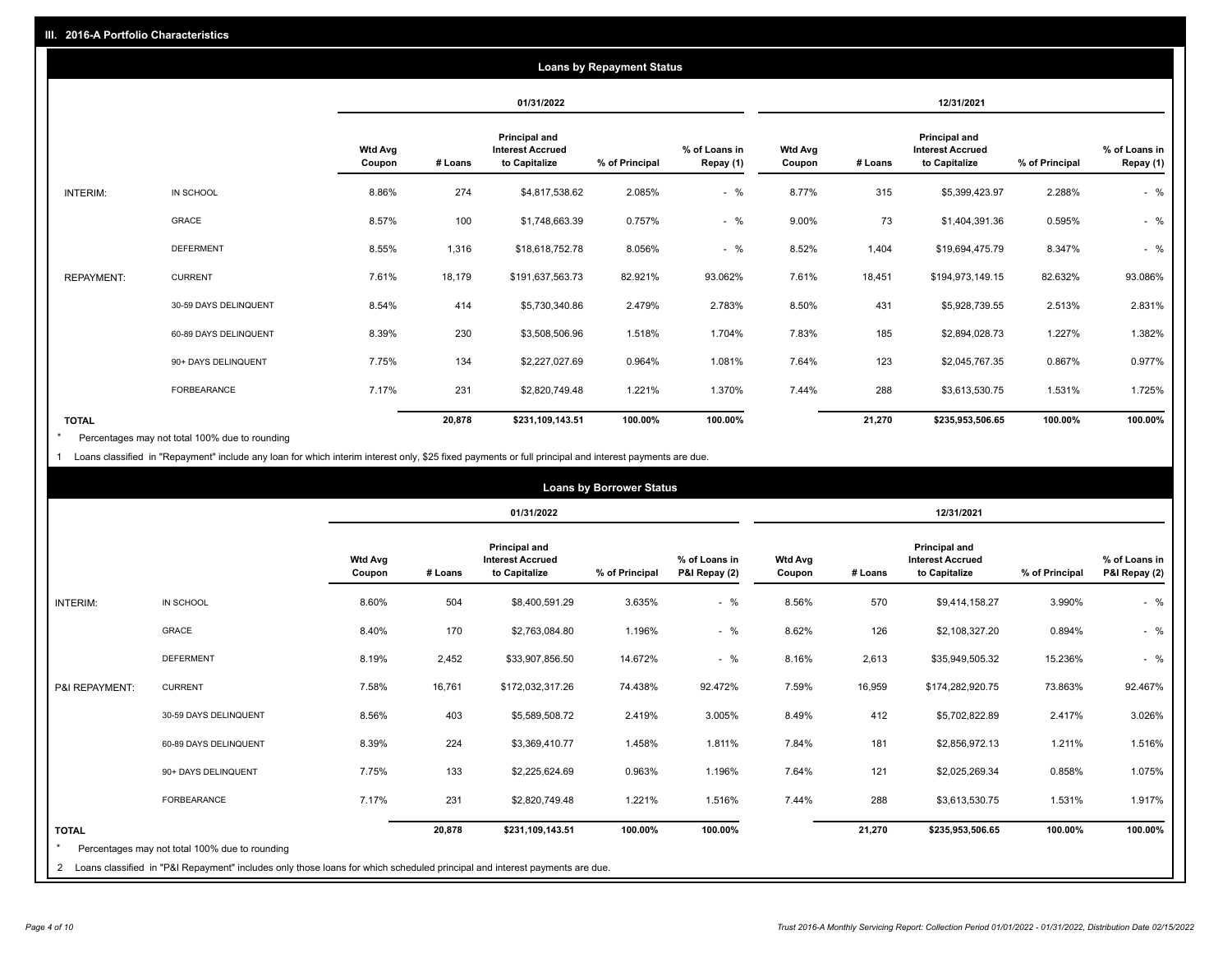|                                                                                        | 1/31/2022        | 12/31/2021       |  |
|----------------------------------------------------------------------------------------|------------------|------------------|--|
| Pool Balance                                                                           | \$231,109,143.51 | \$235,953,506.65 |  |
| Total # Loans                                                                          | 20,878           | 21,270           |  |
| Total # Borrowers                                                                      | 20,135           | 20,512           |  |
| Weighted Average Coupon                                                                | 7.75%            | 7.74%            |  |
| Weighted Average Remaining Term                                                        | 126.16           | 126.17           |  |
| Percent of Pool - Cosigned                                                             | 93.5%            | 93.5%            |  |
| Percent of Pool - Non Cosigned                                                         | 6.5%             | 6.5%             |  |
| Borrower Interest Accrued for Period                                                   | \$1,487,025.60   | \$1,513,591.66   |  |
| Outstanding Borrower Interest Accrued                                                  | \$8,855,062.05   | \$9,109,008.09   |  |
| Gross Principal Realized Loss - Periodic *                                             | \$431,193.88     | \$313,970.12     |  |
| Gross Principal Realized Loss - Cumulative *                                           | \$28,997,654.99  | \$28,566,461.11  |  |
| Recoveries on Realized Losses - Periodic                                               | \$47,510.70      | \$58,802.49      |  |
| Recoveries on Realized Losses - Cumulative                                             | \$4,424,231.72   | \$4,376,721.02   |  |
| Net Losses - Periodic                                                                  | \$383,683.18     | \$255,167.63     |  |
| Net Losses - Cumulative                                                                | \$24,573,423.27  | \$24,189,740.09  |  |
| Non-Cash Principal Activity - Capitalized Interest                                     | \$426,387.30     | \$851,196.97     |  |
| Since Issued Total Constant Prepayment Rate (CPR) (1)                                  | 9.52%            | 9.52%            |  |
| <b>Loan Substitutions</b>                                                              | \$0.00           | \$0.00           |  |
| <b>Cumulative Loan Substitutions</b>                                                   | \$0.00           | \$0.00           |  |
| <b>Unpaid Servicing Fees</b>                                                           | \$0.00           | \$0.00           |  |
| <b>Unpaid Administration Fees</b>                                                      | \$0.00           | \$0.00           |  |
| <b>Unpaid Carryover Servicing Fees</b>                                                 | \$0.00           | \$0.00           |  |
| Note Interest Shortfall                                                                | \$0.00           | \$0.00           |  |
| Loans in Modification                                                                  | \$19,335,122.17  | \$19,902,613.45  |  |
| % of Loans in Modification as a % of Loans in Repayment (P&I)                          | 10.56%           | 10.77%           |  |
| % Annualized Gross Principal Realized Loss - Periodic as a %                           |                  |                  |  |
| of Loans in Repayment (P&I) * 12                                                       | 2.82%            | 2.04%            |  |
| % Gross Principal Realized Loss - Cumulative as a % of<br><b>Original Pool Balance</b> | 4.69%            | 4.62%            |  |

\* In accordance with the Servicer's current policies and procedures, after September 1, 2017 loans subject to bankruptcy claims generally will not be reported as a charged- off unless and until they are delinquent for 120

(1) For additional information, see 'Since Issued CPR Methodology' found in section VIII of this report .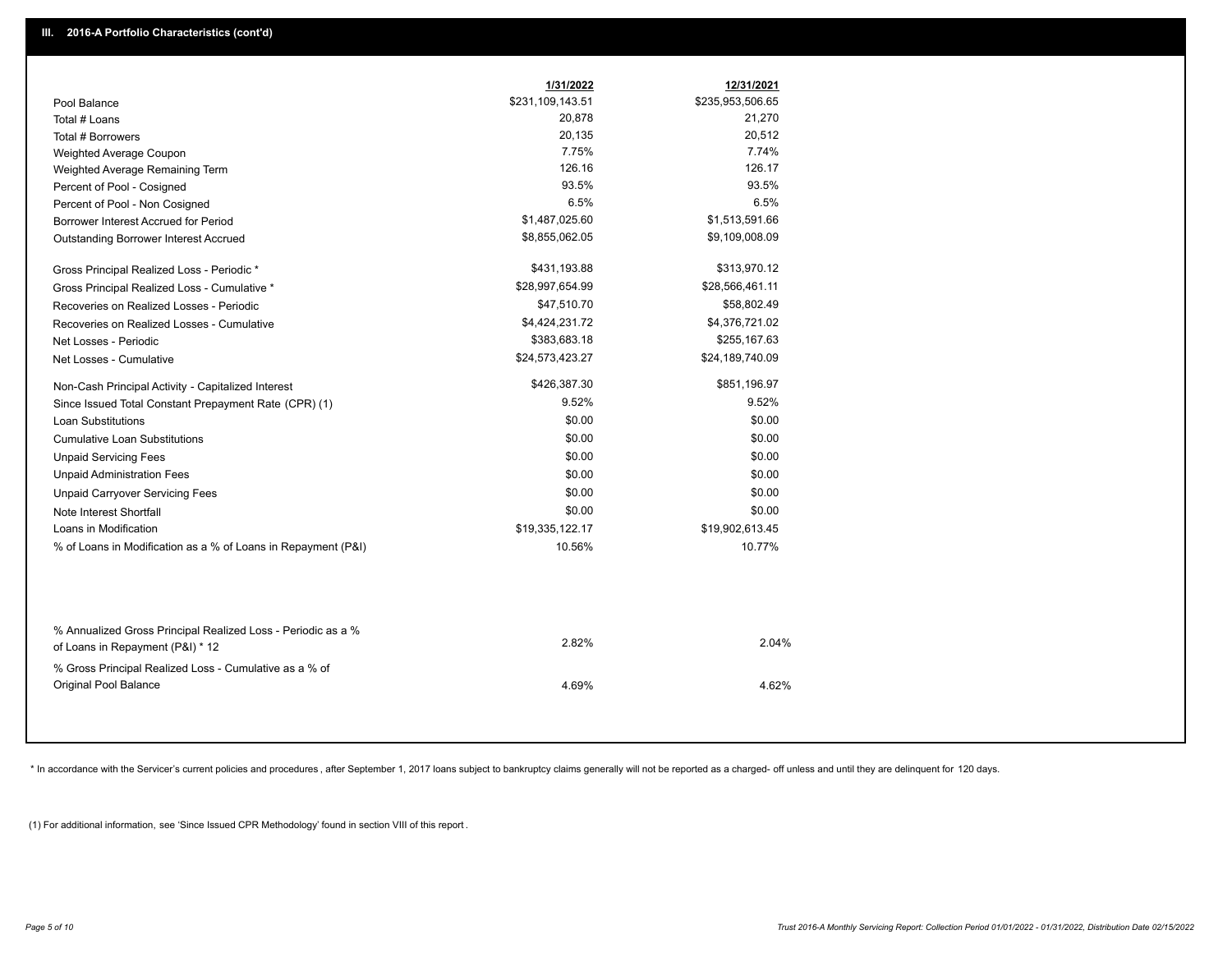## **Loan Program**

A

|                                    | Weighted<br>Average | # LOANS | <b>\$ AMOUNT</b> | $%$ *    |
|------------------------------------|---------------------|---------|------------------|----------|
| - Smart Option Interest-Only Loans | 6.74%               | 3,969   | \$28,431,096.22  | 12.302%  |
| - Smart Option Fixed Pay Loans     | 7.75%               | 5,680   | \$74,902,758.50  | 32.410%  |
| - Smart Option Deferred Loans      | 7.98%               | 11.229  | \$127,775,288.79 | 55.288%  |
| - Other Loan Programs              | $0.00\%$            | $\sim$  | \$0.00           | 0.000%   |
| <b>Total</b>                       | 7.75%               | 20,878  | \$231,109,143.51 | 100.000% |

\* Percentages may not total 100% due to rounding

B

C

**Index Type**

|                       | Weighted<br>Average | # LOANS | <b>\$ AMOUNT</b> | $%$ *    |
|-----------------------|---------------------|---------|------------------|----------|
| - Fixed Rate Loans    | 7.93%               | 4,255   | \$56,316,743.45  | 24.368%  |
| - LIBOR Indexed Loans | 7.69%               | 16,623  | \$174,792,400.06 | 75.632%  |
| - Other Index Rates   | $0.00\%$            |         | \$0.00           | 0.000%   |
| <b>Total</b>          | 7.75%               | 20,878  | \$231,109,143.51 | 100.000% |

\* Percentages may not total 100% due to rounding

# **Weighted Average Recent FICO**

| 0 - 639      |        |                  |          |
|--------------|--------|------------------|----------|
|              | 1,363  | \$16,185,427.36  | 7.003%   |
| 640 - 669    | 1,350  | \$16,154,272.25  | 6.990%   |
| 670 - 699    | 2,108  | \$24,718,162.82  | 10.695%  |
| 700 - 739    | 4,444  | \$50,562,044.52  | 21.878%  |
| $740 +$      | 11,612 | \$123,483,885.36 | 53.431%  |
| $N/A^{(1)}$  |        | \$5,351.20       | 0.002%   |
| <b>Total</b> | 20,878 | \$231,109,143.51 | 100.000% |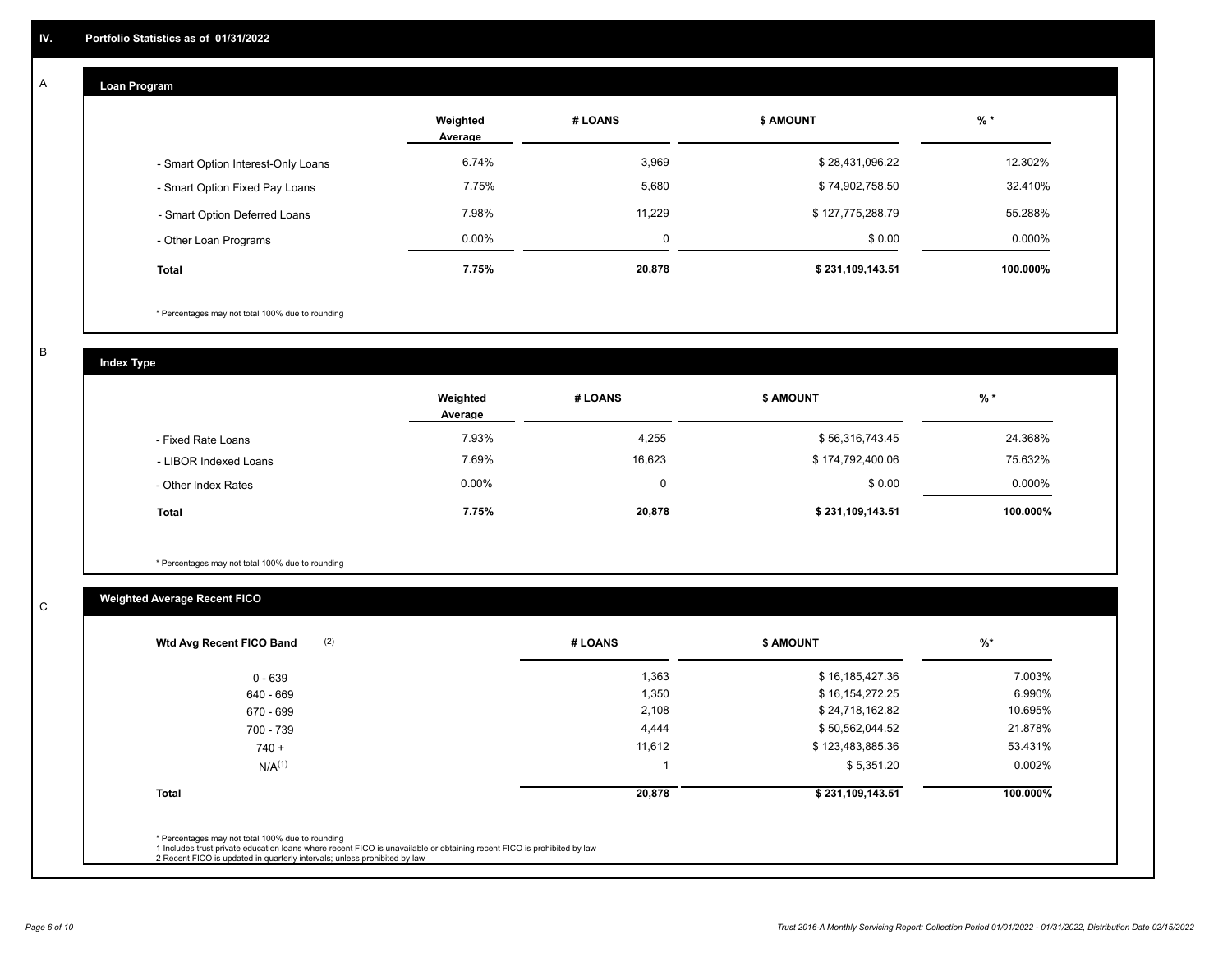| V. | 2016-A Reserve Account, Principal Distribution, and R-2 Certificate Calculations        |                  |
|----|-----------------------------------------------------------------------------------------|------------------|
| А. | <b>Reserve Account</b>                                                                  |                  |
|    | Specified Reserve Account Balance                                                       | \$1,557,854.00   |
|    | Actual Reserve Account Balance                                                          | \$1,557,854.00   |
| В. | <b>Principal Distribution Amount</b>                                                    |                  |
|    | i.<br>Class A Notes Outstanding                                                         | \$115,167,454.65 |
|    | Pool Balance<br>ii.                                                                     | \$231,109,143.51 |
|    | iii.<br>First Priority Principal Distribution Amount (i - ii)                           | \$0.00           |
|    | Class A and B Notes Outstanding<br>iv.                                                  | \$165,167,454.65 |
|    | First Priority Principal Distribution Amount<br>ν.                                      | \$0.00           |
|    | Pool Balance<br>vi.                                                                     | \$231,109,143.51 |
|    | Specified Overcollateralization Amount<br>vii.                                          | \$69,332,743.05  |
|    | Regular Principal Distribution Amount (if (iv > 0, (iv - v) - (vi - vii))<br>viii.      | \$3,391,054.19   |
|    | Pool Balance<br>ix.                                                                     | \$231,109,143.51 |
|    | 10% of Initial Pool Balance<br>х.                                                       | \$61,822,914.68  |
|    | First Priority Principal Distribution Amount<br>xi.                                     | \$0.00           |
|    | Regular Principal Distribution Amount<br>xii.                                           | \$3,391,054.19   |
|    | Available Funds (after payment of waterfall items A through I)<br>xiii.                 | \$2,069,711.15   |
|    | Additional Principal Distribution Amount (if(vi <= x,min(xiii, vi - xi - xii)))<br>xiv. | \$0.00           |
| C. | R-2 Certificate                                                                         |                  |
|    | <b>Previous Notional Balance</b>                                                        | \$37,490,591.00  |
|    | Shortfall of Principal                                                                  | \$0.00           |
|    | Shortfall of Interest                                                                   | \$0.00           |
|    | <b>Current Notional Balance</b>                                                         | \$37,490,591.00  |
|    | Excess Distribution Allocated (1)                                                       | \$583,664.38     |
|    |                                                                                         |                  |
|    |                                                                                         |                  |

1. Until the notional amount of the R-2 Certificate is reduced to zero and if there is excess cash through the distribution available it will be distributed to the R-2 Certificate, otherwise the amount will be zero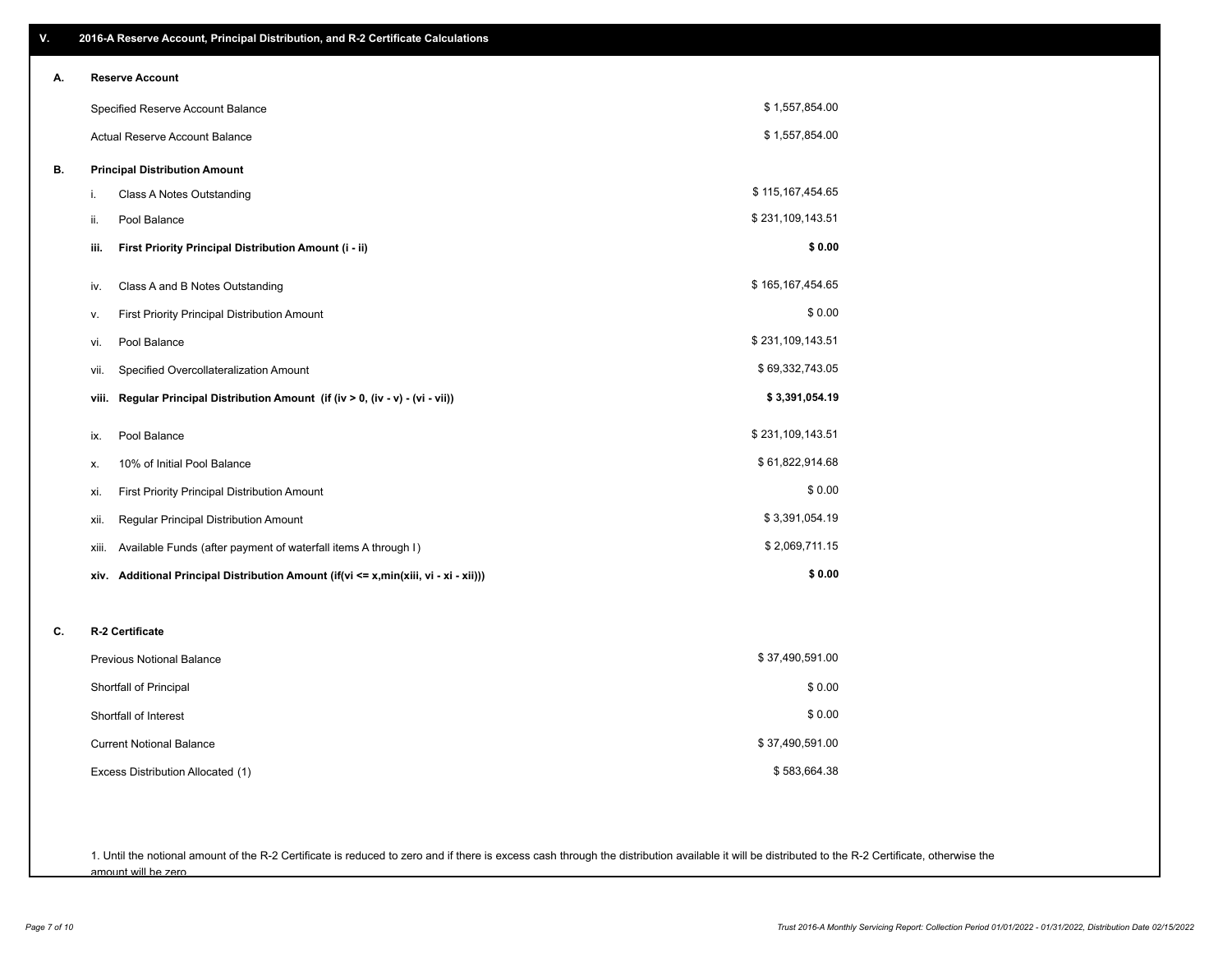|                                                         | Paid           | <b>Funds Balance</b> |
|---------------------------------------------------------|----------------|----------------------|
| <b>Total Available Funds</b>                            |                | \$5,939,437.95       |
| <b>Trustee Fees</b><br>A                                | \$0.00         | \$5,939,437.95       |
| <b>Servicing Fees</b><br>В                              | \$153,128.36   | \$5,786,309.59       |
| C<br>i. Administration Fees                             | \$8,333.00     | \$5,777,976.59       |
| ii. Unreimbursed Administrator Advances plus any Unpaid | \$600.00       | \$5,777,376.59       |
| Class A Noteholders Interest Distribution Amount<br>D   | \$215,255.53   | \$5,562,121.06       |
| Е<br>First Priority Principal Payment                   | \$0.00         | \$5,562,121.06       |
| Class B Noteholders Interest Distribution Amount<br>F.  | \$101,355.72   | \$5,460,765.34       |
| <b>Reinstatement Reserve Account</b><br>G               | \$0.00         | \$5,460,765.34       |
| H<br>Regular Principal Distribution                     | \$3,391,054.19 | \$2,069,711.15       |
| <b>Carryover Servicing Fees</b>                         | \$0.00         | \$2,069,711.15       |
| Additional Principal Distribution Amount<br>J           | \$0.00         | \$2,069,711.15       |
| Unpaid Expenses of Trustee<br>Κ                         | \$0.00         | \$2,069,711.15       |
| Unpaid Expenses of Administrator<br>L                   | \$0.00         | \$2,069,711.15       |
| i. Remaining Funds to the R-1 Certificateholder(s)<br>м | \$1,486,046.77 | \$583,664.38         |
| ii. Remaining Funds to the R-2 Certificateholder(s)     | \$583,664.38   | \$0.00               |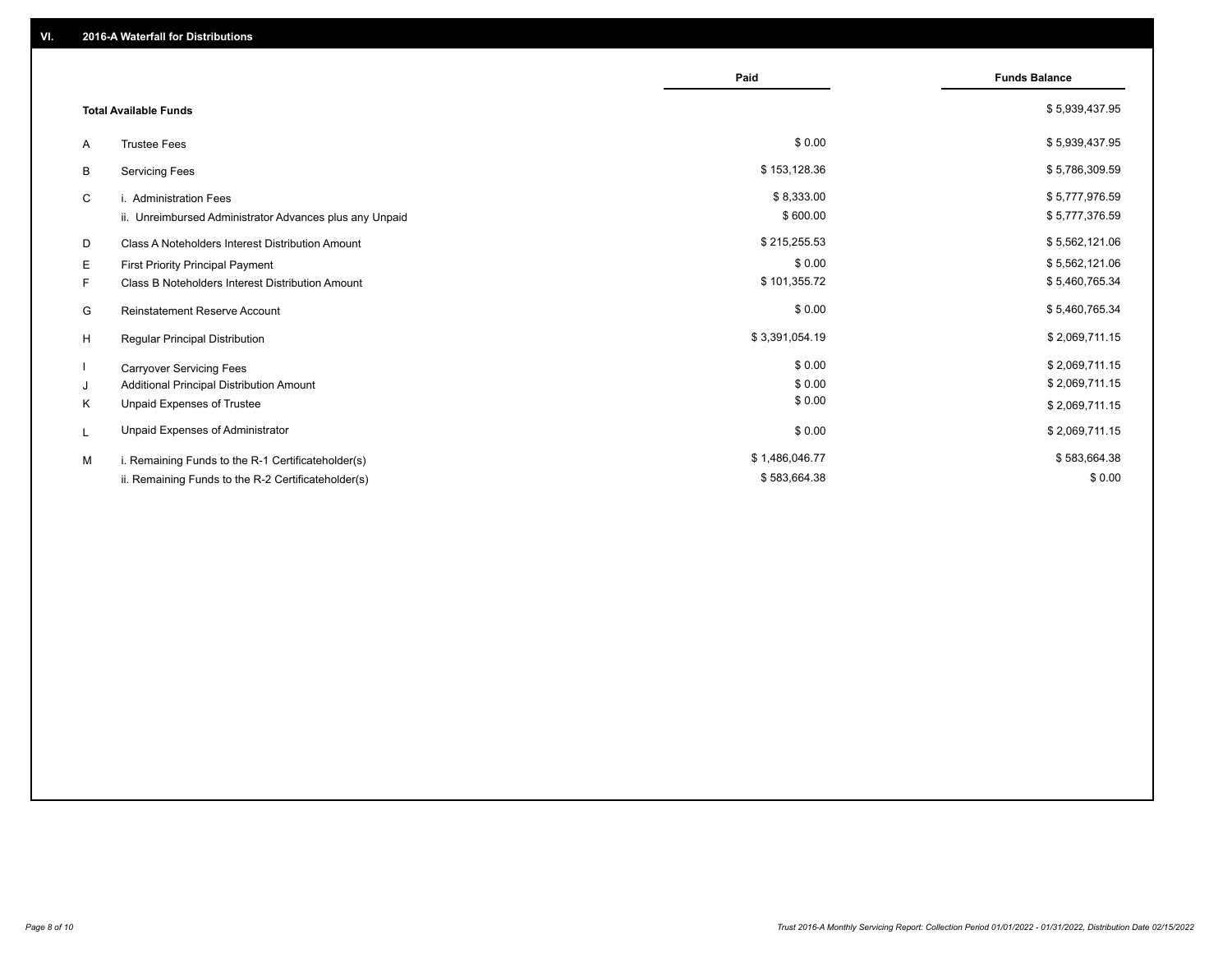| <b>Distribution Amounts</b>                                |                         |                         |                         |
|------------------------------------------------------------|-------------------------|-------------------------|-------------------------|
|                                                            | A <sub>2</sub> A        | A <sub>2</sub> B        | в                       |
| Cusip/Isin                                                 | 78449FAB7               | 78449FAC5               | 78449FAD3               |
| <b>Beginning Balance</b>                                   | \$71,325,298.61         | \$43,842,156.04         | \$50,000,000.00         |
| Index                                                      | <b>FIXED</b>            | <b>LIBOR</b>            | <b>LIBOR</b>            |
| Spread/Fixed Rate                                          | 2.70%                   | 1.50%                   | 2.50%                   |
| Record Date (Days Prior to Distribution)                   | 1 NEW YORK BUSINESS DAY | 1 NEW YORK BUSINESS DAY | 1 NEW YORK BUSINESS DAY |
| <b>Accrual Period Begin</b>                                | 1/15/2022               | 1/18/2022               | 1/18/2022               |
| <b>Accrual Period End</b>                                  | 2/15/2022               | 2/15/2022               | 2/15/2022               |
| Daycount Fraction                                          | 0.08333333              | 0.07777778              | 0.07777778              |
| Interest Rate*                                             | 2.70000%                | 1.60629%                | 2.60629%                |
| <b>Accrued Interest Factor</b>                             | 0.002250000             | 0.001249337             | 0.002027114             |
| <b>Current Interest Due</b>                                | \$160,481.92            | \$54,773.61             | \$101,355.72            |
| Interest Shortfall from Prior Period Plus Accrued Interest | $\mathsf{\$}$ -         | $\mathcal{S}$ -         | $$ -$                   |
| <b>Total Interest Due</b>                                  | \$160,481.92            | \$54,773.61             | \$101,355.72            |
| <b>Interest Paid</b>                                       | \$160,481.92            | \$54,773.61             | \$101,355.72            |
| Interest Shortfall                                         | $\mathsf{\$}$ -         | $\mathsf{\$}$ -         | $$ -$                   |
| <b>Principal Paid</b>                                      | \$2,100,141.52          | \$1,290,912.67          | $$ -$                   |
| <b>Ending Principal Balance</b>                            | \$69,225,157.09         | \$42,551,243.37         | \$50,000,000.00         |
| Paydown Factor                                             | 0.009633677             | 0.009633677             | 0.000000000             |
| <b>Ending Balance Factor</b>                               | 0.317546592             | 0.317546592             | 1.000000000             |

\* Pay rates for Current Distribution. For the interest rates applicable to the next distribution date, please see https://www.salliemae.com/about/investors/data/SMBabrate.txt.

**VII. 2016-A Distributions**